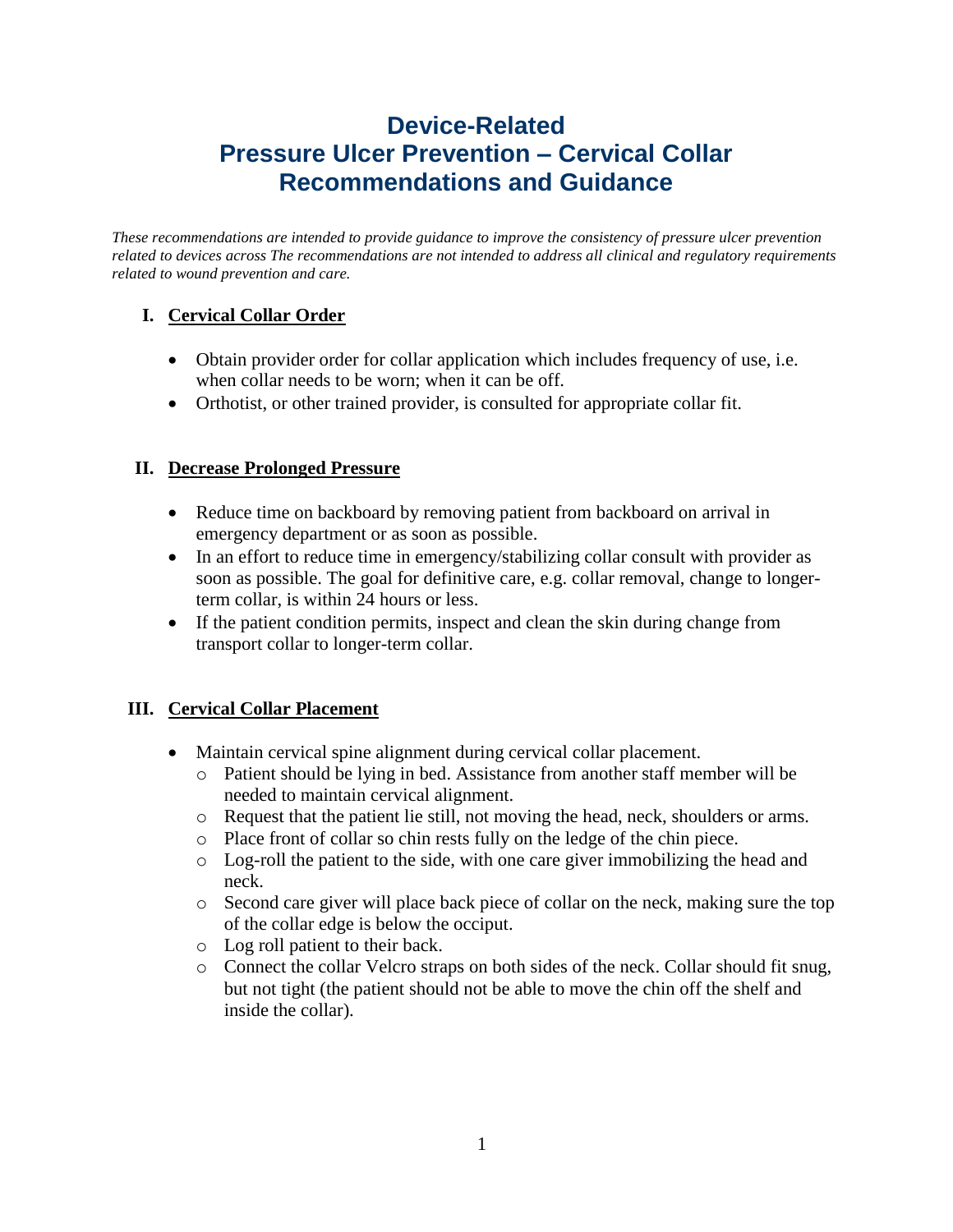#### **IV. Neurological assessment**

• Conduct a neurological assessment after initial collar application, then every 8 hours (and as needed), or per provider orders.

## **V. Skin and Collar Care**

- While stabilizing patient's cervical area, remove cervical collar to cleanse, inspect and palpate skin every 8-12 hours and document removal of device and findings.
- Log-roll and reposition patient every 2 hours (and as needed).
- If collar has removable inner pads, change and wash pads every 24 hours (and as needed).

### *Inspection and care:*

- o Patient should be lying down. Assistance from another staff member will be needed to maintain cervical alignment.
- o Remove anterior section of collar. Have second care giver maintain cervical alignment. Assess skin for areas of redness, rashes or skin breakdown. With darker pigmented skin, pressure damage often appears as skin that is darker in color. Pay special attention to chin, jaw, ears, shoulder and sternum.
- o Cleanse face and neck with soap and water. If patient had a beard when fitted for the collar, don't shave the beard. If not, shave facial hair as needed. Gently dry skin thoroughly.
- o Avoid use of powders or lotions on the skin under collar.
- $\circ$  If collar has removable inner pads, remove them daily (and as needed) from the collar and attach clean pads. Make sure the pad covers the edges of the collar and no hard plastic edge comes in contact with the patient's skin.
- o Replace collar, making sure it is snug, but not tight.
	- Consider use of dressings such as InterDry  $Ag^{TM}$ , or thin dressings that do not alter the fit of the collar, to wick away moisture.
- o Log-roll the patient on the side, maintaining cervical alignment. Remove the posterior section of the collar.
- o Clean occipital area and skin under collar with soap and water.
- o Inspect and palpate scalp for breakdown, paying special attention to the occipital area and ears.
- o Monitor for redness and/or boggy skin when palpating scalp and new onset of drainage. Look for matting of hair and remove if medically necessary and with approval of patient/family.
- o Gently dry skin.
- o Replace collar, making sure it is snug, but not tight.
- o If collar fit is in question or pressure injury occurs, consult with provider or orthotist.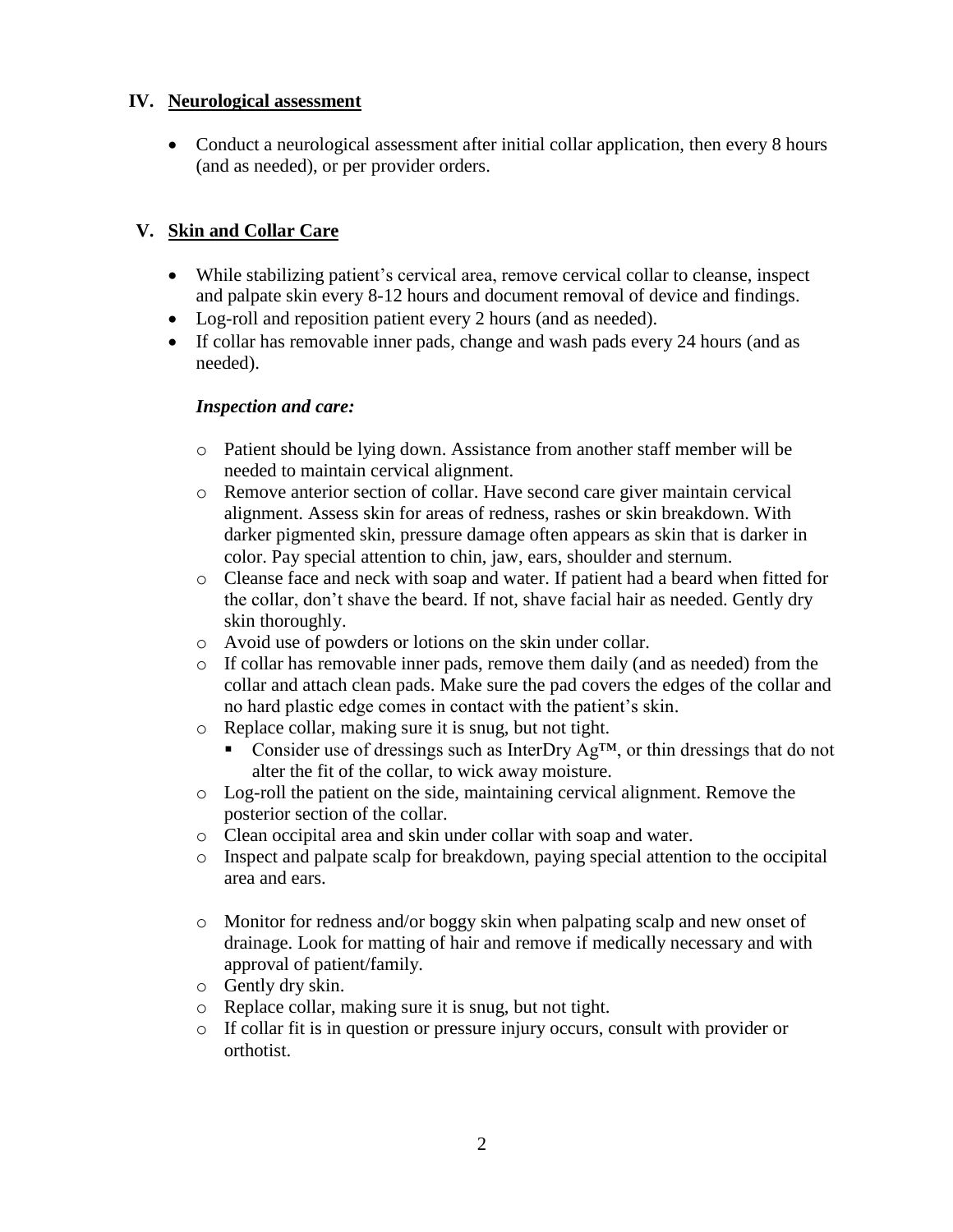#### **VI. Patient/family education**

- Prior to discharge, teach patient/family:
	- o Wearing schedule
	- o Application, wearing and removal of collar
	- o Proper cervical alignment
	- o Skin care and inspection
	- o Collar pad cleaning

## **VII. Re-assessment to Assure Appropriately Sized Collar:**

- If questions or concerns about collar fit, placement or care, consult orthotist or other trained provider.
	- o *Consult individual facility policies regarding follow-up orthotic consultations.*

## **Instructions: Miami J Collar Placement:\***

Link to Instructions: *<http://www.ossur.com/?PageID=13502>*

- 1. Patient lying down: Slide the Back carefully behind the patient's neck. Make sure it is centered evenly.
- 2. Flare sides of the Front out, slide it up the chest wall and scoop it up under the chin.
- 3. Sides of the collar Front should be directed up toward the patient's ears.
- 4. Bring the assist strap around the back of the neck and attach the white section loosely to the opposite side of the collar. Place the Back behind the patient's neck. Make sure it is centered evenly. Attach the Back straps loosely to the Front.
- 5. Holding the Front securely, curl the ends snugly against the patient's neck. Fasten the Velcro strap, and then secure the other side in the same way. Alternately tighten the straps, one at a time until they are in place. The Velcro straps must be aligned symmetrically and oriented "blueon-blue" to the Velcro on the front.
- 6. A properly applied Miami J will look like the picture on the right.

**\****Consider use of Occian back as an adjunct to the Miami J Collar*

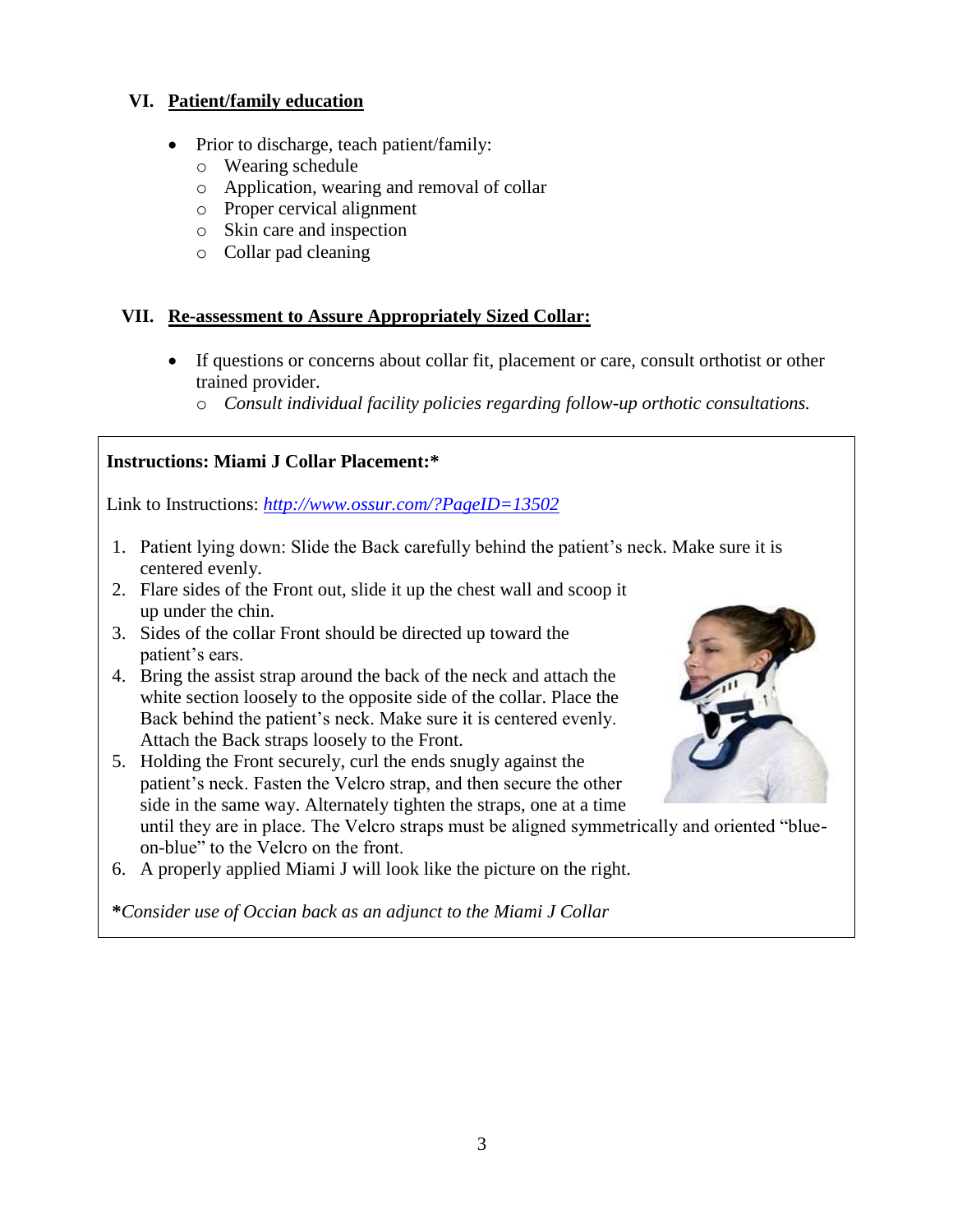## **Instructions: Aspen TX Collar** *Supine Sizing\**

Link to Instructions*:*

*[http://www.aspenmp.com/products/pdf\\_files/COLLAR-TX\\_InstrtnSht.pdf](http://www.aspenmp.com/products/pdf_files/COLLAR-TX_InstrtnSht.pdf)*

- Maintain head in neutral or desired position according to hospital protocol and/or physician orders. Place arms down along side.
- After choosing the appropriate collar size, roll up back panel (like a hand towel), roll collar front panel sides inward and pre-flex thoracic extension
- Fold loop Velcro strap over foam pad.
- Place back panel under crevice of neck.
- Press down on the back panel with one hand and push with other until back panel is centered under neck.
- The end of each Velcro strap should come to same position on each side.
- Velcro straps should be centered between the ear and the top of the shoulder muscle.
- Flare sides of front panel outward.
- Place chin piece directly under chin
- Hold firmly with one hand, Push sides of front panel up over shoulder muscles and around neck.
- While holding collar front panel with one hand, center back panel and attach both sides to front.
- While positioning thumb firmly against lower corner of front panel side, undo Velcro with other hand by firmly gripping back panel Velcro strap. Pull *straight* out (laterally) until slack is removed.
- When reattaching back panel, make sure Velcro strap is attached high enough so that back panel plastic does not make contact with skin. If this is not possible.,
- Patient's chin should be flush with end of collar chin piece.
- Inner trach bar should not be touching airway
- All slack should be removed from collar back. Back panel should be centered (from the front, the back Velcro straps should be symmetrical).



*\*Consider use of Occian back as an adjunct to the Aspen TX Collar*